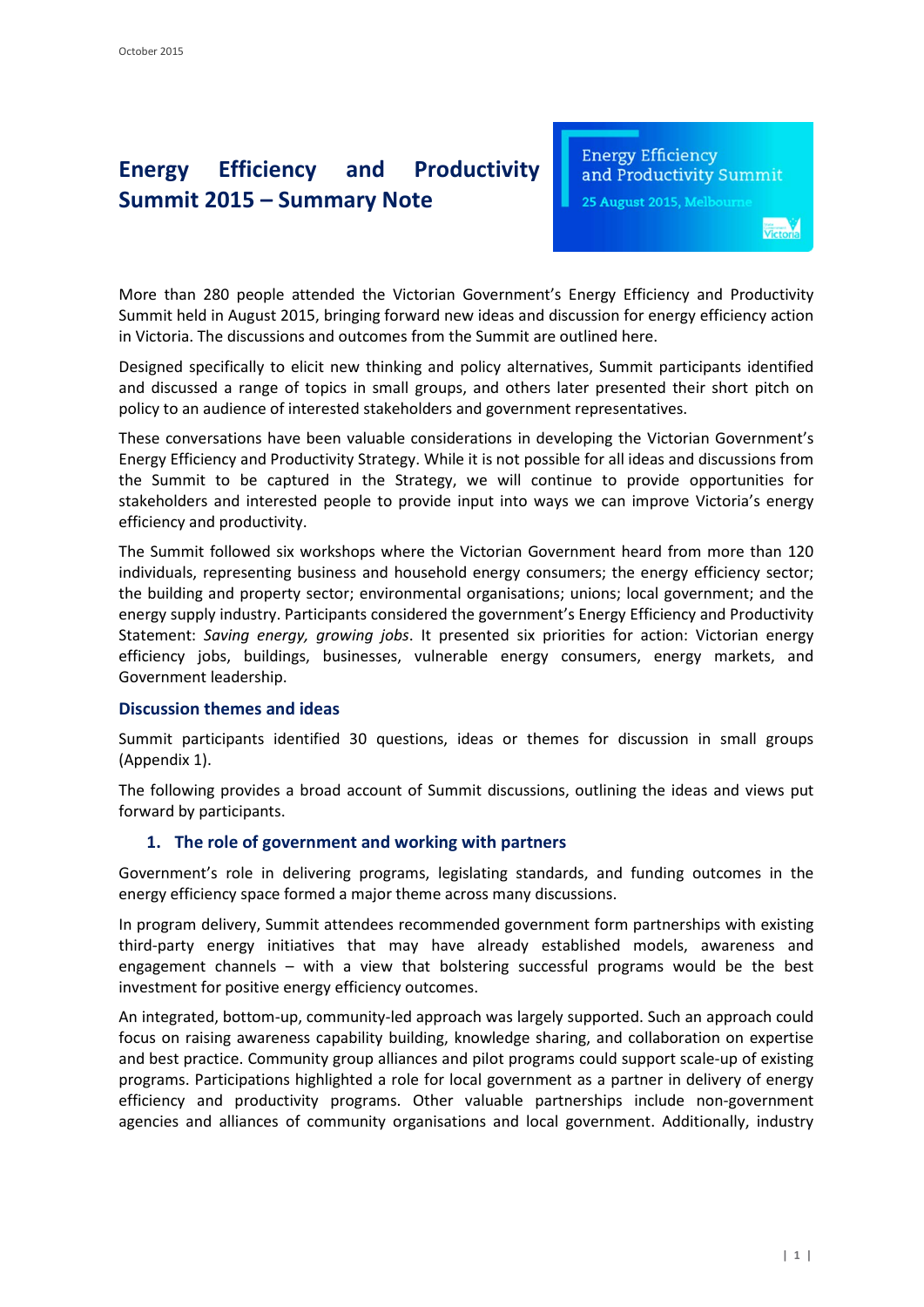

The Hon. Lily D'Ambrosio, Minister for Energy & Resources and Mr Keith Canfield, Clinton Climate Initiative

associations were also identified as having significant potential to effectively support desired energy efficiency and productivity outcomes.

Improvements and national alignment of standards and accreditation were key recommendations. Much of this discussion centred around options to reduce bills and support increased residential energy efficiency, particularly for vulnerable households. This is detailed in Theme 3.

Government was also seen to have a role in funding and finance. Attendees commented on the transient nature of government funding, and options for

offering community and business finance and education to support uptake of more expensive energy efficiency interventions. Discussions on this topic are detailed in Theme 5.

## **2. Lifting businesses' energy efficiency and productivity**

Several groups discussed energy efficiency and productivity opportunities for the industrial and commercial sectors. Across both sectors, Summit attendees supported improved collaboration along the supply chain across commercial and industrial sectors – potentially through industry associations, and integrated management of materials and energy inputs (including transportation).

Opportunities put forward included providing clear – and not overly-technical – information on energy efficiency, as well as business assistance to renew ageing infrastructure, potentially supported through the Sustainable Melbourne Fund, Clean Energy Finance Corporation or a Victorian equivalent.

Summit attendees agreed that Small and Medium-Sized Enterprises (SMEs) often experience energy efficiency and productivity inertia. To overcome this, attendees suggested Government support for capability building, incentives targeting different people within an organisation (e.g. operators, engineers) and providing financial support for SMEs.

For the manufacturing sector, Summit attendees suggested initiatives to support targeting energy efficient chillers and steam traps, application of Environmental Upgrade Agreements (EUAs) or the reintroduction of the Energy Efficiency Opportunities (EEOs) scheme.

Discussions around gas energy efficiency included upgrades to smart gas meters; precinct-scale gas solutions and co-location of industries with heat/steam processes; as well as the use of boilers and furnaces, heat pumps and heat recovery, solar thermal and biomass energy.

Other ideas such as passive systems (daylight and ventilation), NABERS and higher incentives under VEET, were also put forward.

For energy auditing, Summit attendees supported a holistic approach, one which could leverage public and private partnerships and access existing funding. The 2014 energy auditing standard was considered a good opportunity for manufacturing, noting that savings need to be transparent and anchored.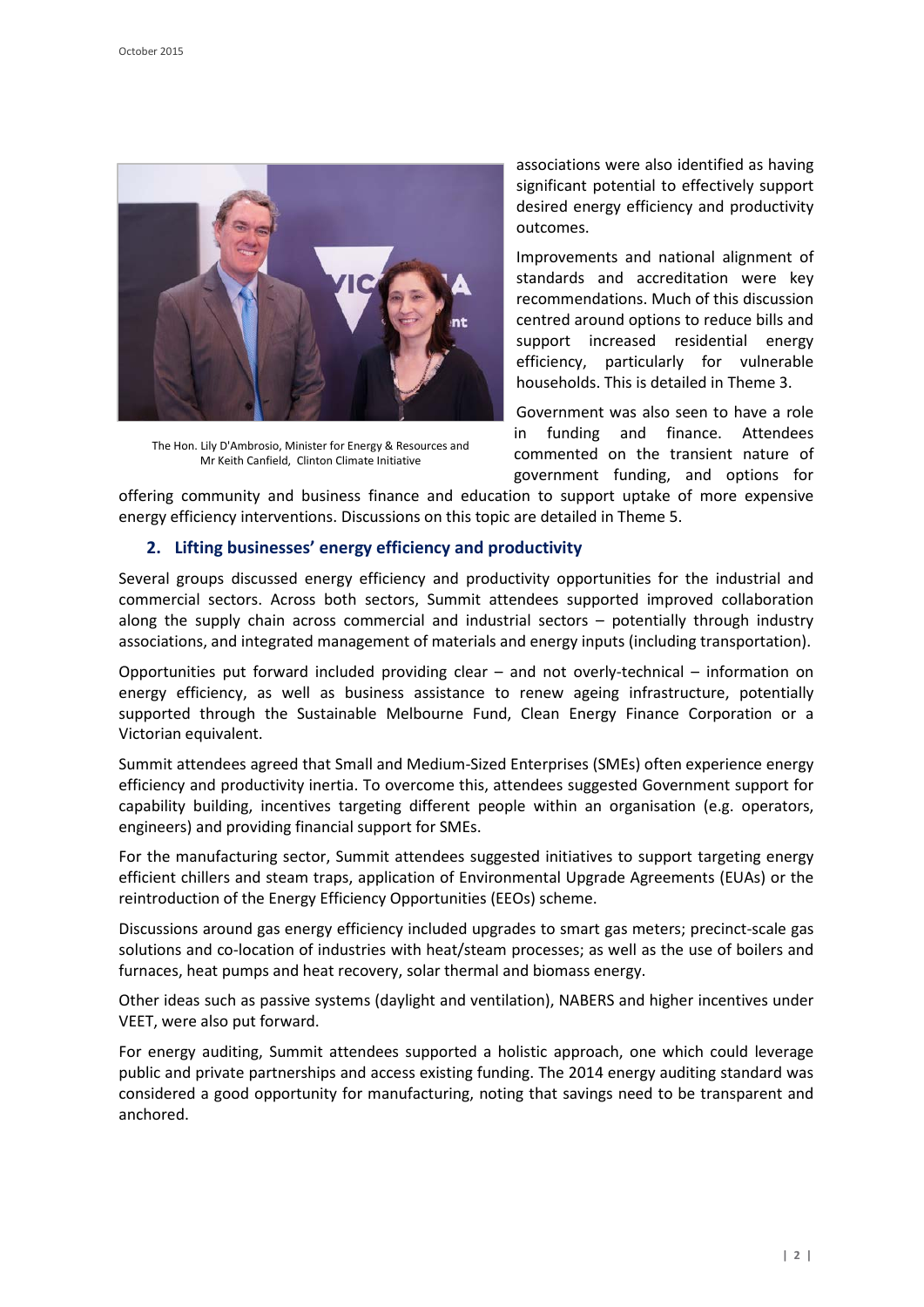## **3. Cutting bills and creating more comfortable homes**

Options to improve energy efficiency in vulnerable households and rental properties emerged as a key interest among participants. Minimum building standards to improve energy efficiency underpinned most discussions regarding this.

Summit attendees discussed specific standards for rental properties, as well as options to raise

current minimum standards for new homes from a 6 Star rating. Others outlined corrections needed to existing minimum standards – which continue to result in properties performing below standard in reality. This was attributed to a blend of poor quality workmanship, poor training, lack of product labelling, and poor compliance.

Many also suggested that consumers are often not "getting what they pay for" when it comes to the energy performance of their home. Suggested solutions included: increased compliance throughout the entire construction process; energy efficiency upgrade requirements



Summit participants create an agenda for the Open Space discussion

to major renovations; training of tradespeople and surveyors; and increased consumer education.

Overall, attendees preferred a national (rather than state-based) approach to setting standards.

## **4. Jobs, skills and capability building**

Summit attendees supported training and certification for energy auditors to strengthen industry quality and consumer confidence. Once qualified, they suggested practitioners should be able to: leverage existing research; provide advice on compliance, audits and behaviour change; and draw on credible energy auditing standards. Qualifications could also be extended to include water, waste and materials efficiency. They put forward NABERs and Green Star as examples of valuable and highly recognised programs.

Attendees preferred that training and accreditation was recognised at a national level and industryspecific (e.g. residential, commercial, manufacturing). They suggested industry associations could raise awareness of accreditation schemes, and attendees noted the Energy Efficiency Council's (EEC) accreditation for commercial property improvement advice and the Australian Institute of Refrigeration, Air Conditioning and Heating (AIRAH) accreditation already exists.

### **5. Funding and finance**

Discussion around funding and finance models to support energy efficiency gains spanned government grants, financing education, and collaborative public-private models that support individuals to find the money it takes for major improvements.

The short-term nature of government grants funding was raised as an issue in achieving energy efficiency outcomes. Attendees expressed concern about what would happen to projects after the end of the Federal Government's Low Income Energy Efficiency Program (LIEEP) grant funding, and questioned whether there were opportunities to work outside the government grants program structure to finance energy efficiency improvements, noting that building trust in niche communities (e.g. CALD, low-income) can take considerable time.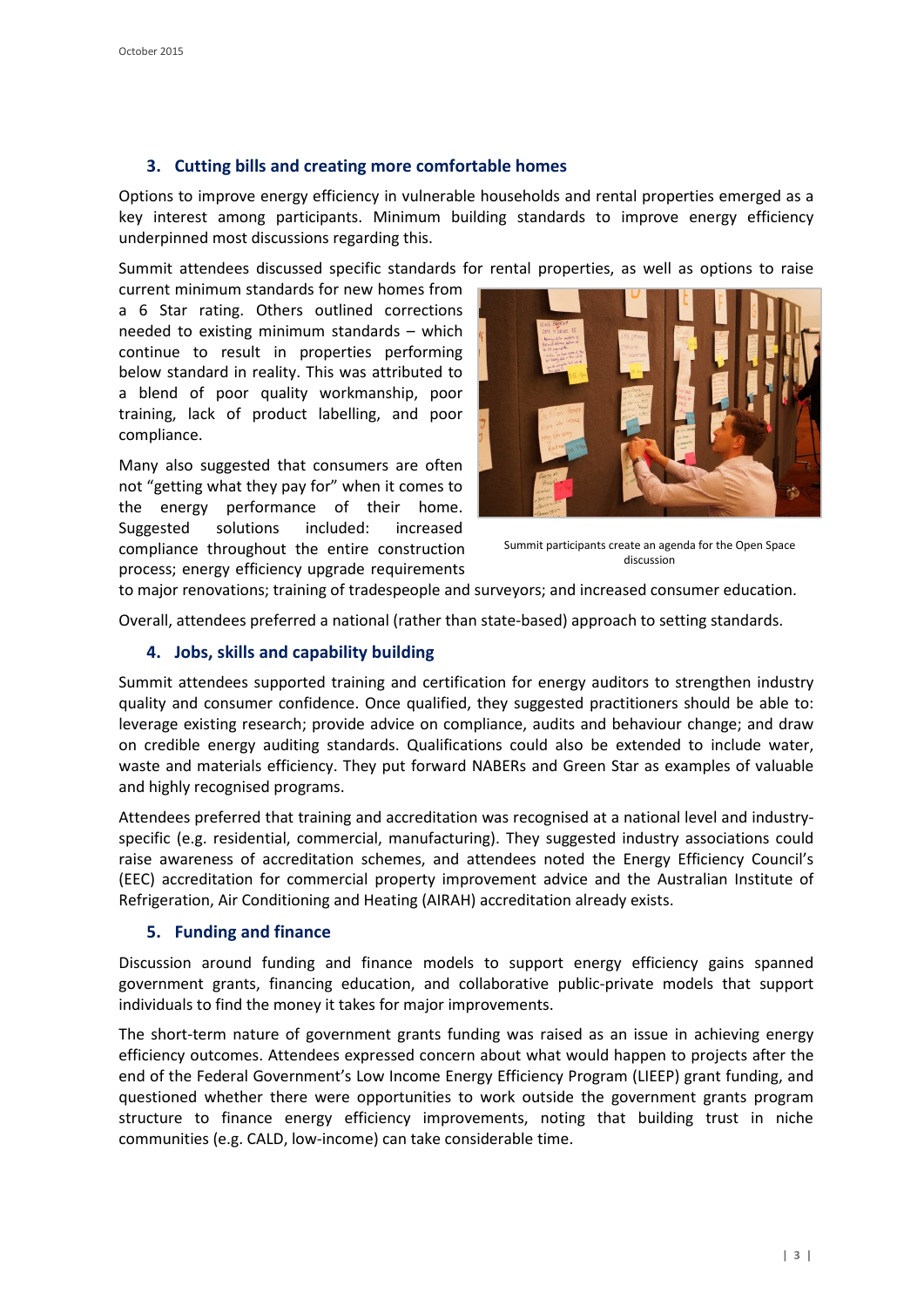Providing information about financing options emerged as a possible role for government, with the NSW guide provided as an example, collating information from a range of sources and spanning finance options across both energy efficiency and renewable energy. Simple language, case-studies, and highlighting the business case for change were suggested as key inclusions; in addition to development of a product comparison "iselect-style" website to compare financing options. Having access to trusted advisors, including accredited organisations, and promoting successes across the community were seen as important complementary elements of this education. The guidance could



Summit participants pitch their ideas for discussion

be targeted at SMEs but also extended to residential and community sectors.

Funding models, such as tri-party agreements between councils, and rate-payers, were also discussed. Examples included the already established Environmental Upgrade Agreements (EUAs) – with discussions canvassing risk, loan security, scheme ownership, and lender cost recovery issues. A similar example from Darebin Council offering finance for specific energy efficiency and solar investments was also discussed, with attendees suggesting a broadening of this successful financing model that recovers

specific investments through individual rates where there is a benefit to the household.

Other potential financial support or incentives discussed included: reduction in stamp duty for energy efficient homes; rates rebates; using a residential scorecard; bulk buys and EUAs for residential energy efficiency.

### **6. Targets and reporting**

Many participants identified the importance of measuring and monitoring the effectiveness of energy efficiency and productivity programs – encompassing both benefits to the business or household as well as broader economic and community benefits such as jobs, improved health and lower government costs.

Several groups also supported the integration of energy efficiency, greenhouse gas abatement and renewable energy targets.

#### **7. Research and data**

Attendees largely agreed that Victoria's smart meter network provides comprehensive data, however it is not effectively used to realise efficiency and productivity outcomes. Suggested solutions included:

- mandating the provision of de-identified data or data in a standard format, or coordinating the development of a voluntary industry code to achieve the same outcome
- Government support for the provision and use of in-home displays for electricity (and potentially gas) through the use of an app and improved VEET recognition
- improving the availability of public information on energy performance and benchmarking

A common question among attendees was how to measure energy productivity (i.e. the value that is created from energy use), as opposed to energy efficiency. Suggestions included drawing on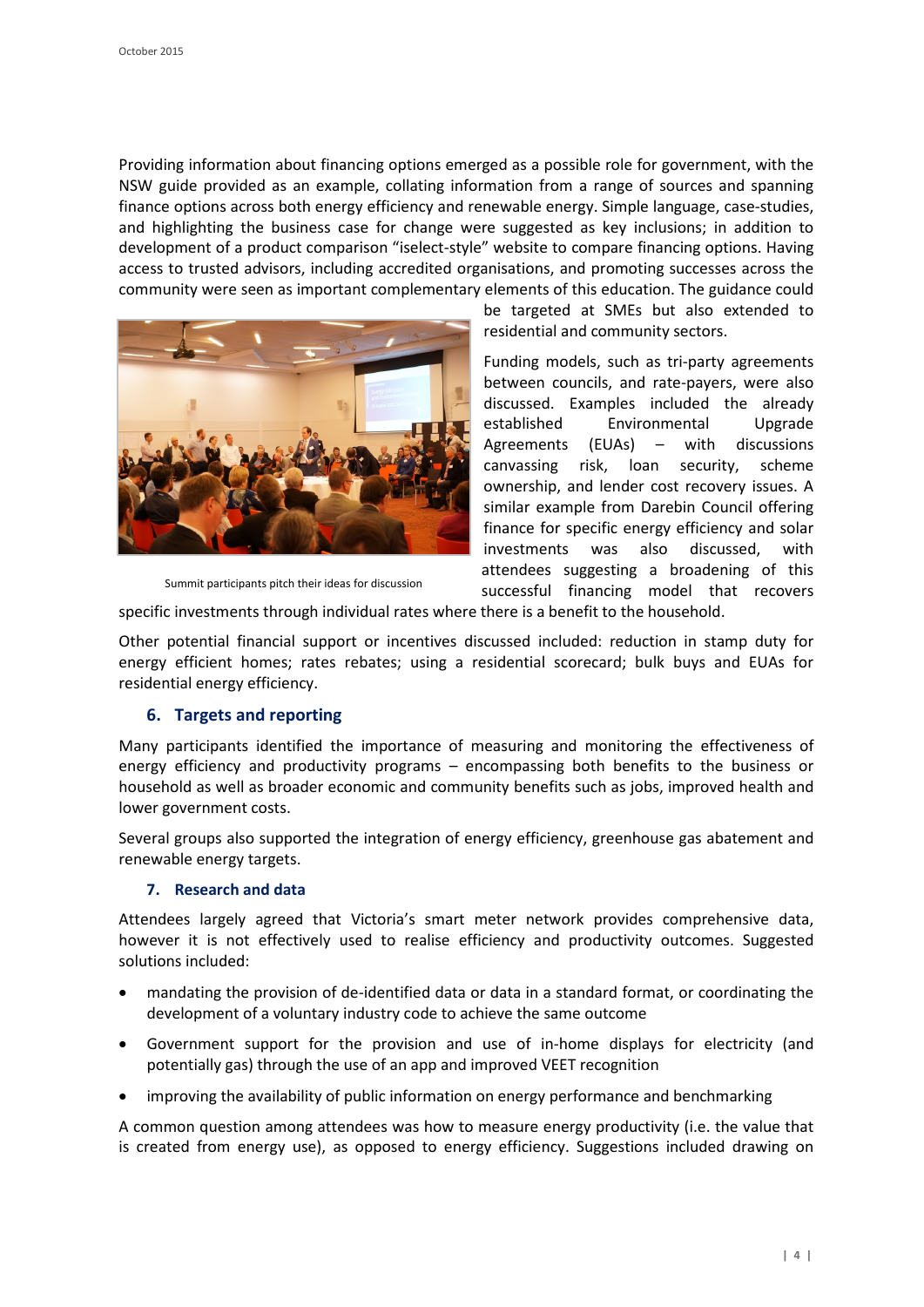existing data, using multiple metrics to capture the whole story and to consider externalities, and applying measurements from a sectoral level down to the individual level.

#### **8. Renewable energy and transport: beyond the scope**

While the Summit specifically called for discussion on energy efficiency, a number of discussions explored renewable energy and transport.

The role of solar power as a cooling mechanism for low-income households was discussed, with its particular benefit of being available during the heat of the day. Examples of innovative approaches included the Darebin Solar Savers pioneer program, which sees council act as a trusted broker, supporting energy efficiency and solar programs that provide benefit to households, particularly vulnerable households. Discussions flagged opportunities for community solar, and the impact of battery technology sparking a revolution of the traditional grid system.

Transport energy was also put forward as a key consideration in a holistic policy approach to energy efficiency and greenhouse gas emissions – as transport emissions in Victoria are also significant.

#### **Next Steps**

We have been reviewing the ideas and discussions brought forward through the Summit as we prepare an Energy Efficiency and Productivity Strategy for Victoria.

Work on this strategy is now well underway. While valuable, it is not possible for all ideas and discussions from the Summit to be captured in the strategy. However, we will continue to provide opportunities for stakeholders and interested people to provide input into ways we can improve Victoria's energy efficient and productivity.

This strategy will deliver substantial, effective measures to increase Victoria's energy efficiency and energy productivity, to generate real and tangible benefits for Victorian businesses and families, and our broader economy.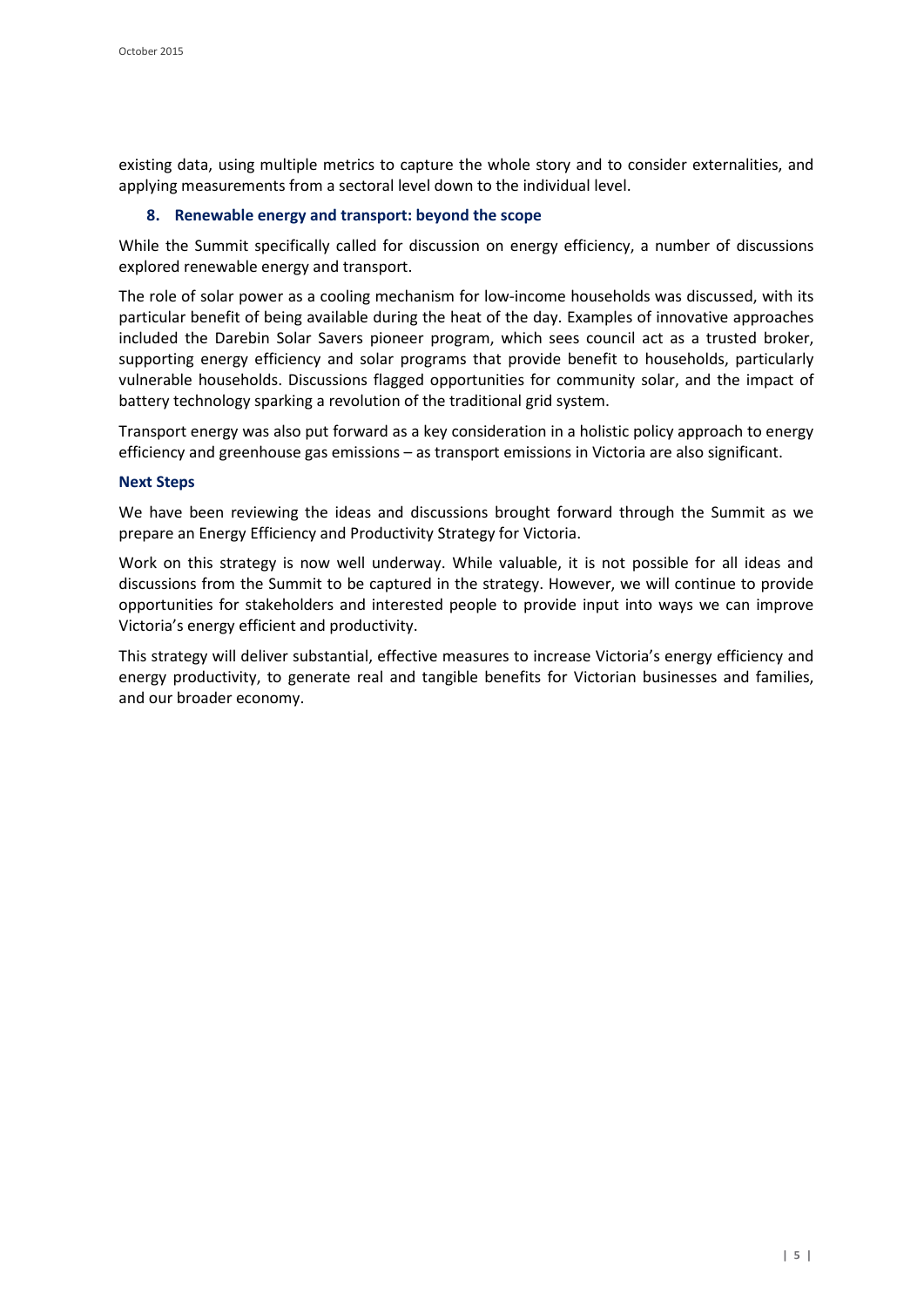# **Appendix 1 – Full list of Open Space discussion topics**

| <b>Discussion topics</b>                                         |
|------------------------------------------------------------------|
| 1. Capacity-building in the energy efficiency sector             |
| 2. Emerging research questions                                   |
| 3. Portability of community-based projects for energy efficiency |
| 4. Financing energy efficiency for low income households         |
| 5. Residential modelling and education                           |
| 6. Driving the value-conversation for residential real estate    |
| 7. Using data to drive energy efficiency                         |
| 8. One Million Homes Alliance energy efficiency road map         |
| 9. Energy is a multi-step process                                |
| 10. Gas efficiency in the manufacturing sector                   |
| 11. Heating and cooling in industrial and food processing        |
| 12. Accreditation of service companies                           |
| 13. Solar rates                                                  |
| 14. Minimum lease standards for homes and offices                |
| 15. Measurement of energy efficiency opportunities               |
| 16. Energy productivity                                          |
| 17. A guide to finance options for business                      |
| 18. How to implement Environmental Upgrade Agreements            |
| 19. Testing of new houses - get what you paid for                |
| 20. Solar and batteries are feasible - making it happen          |
| 21. Ten star performance housing                                 |
| 22. Best practice case studies of the productivity benefit       |
| 23. Six star energy rating for new houses and growth areas       |